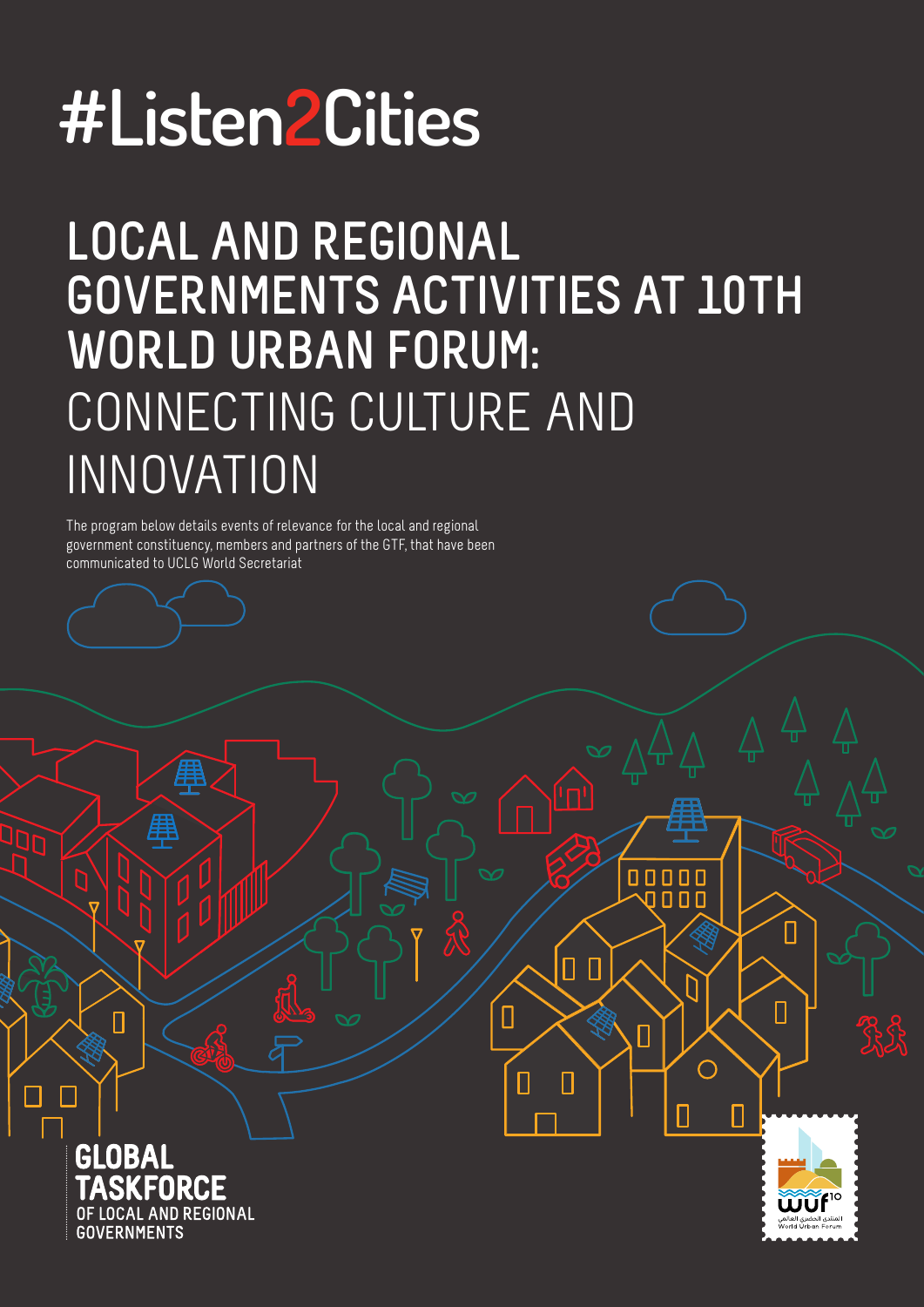#### **SATURDAY, 8 FEBRUARY**

| 09:00-10:00 | Joint Opening of the Assemblies                  |
|-------------|--------------------------------------------------|
| 13:00-18:00 | World Assembly of Local and Regional Governments |

#### **SUNDAY, 9 FEBRUARY**

| 09:00-12:00                              | Official WUF10 Opening Ceremony                                                                                                                                |                                                                                                                                              |
|------------------------------------------|----------------------------------------------------------------------------------------------------------------------------------------------------------------|----------------------------------------------------------------------------------------------------------------------------------------------|
| 12:30-13:30<br>Room 3                    | Side-event: Crisis prevention and response in cities:<br>it's time to take a whole of society approach                                                         | Global Alliance for Urban Crisis                                                                                                             |
| 12:30-13:30<br>Room 4                    | Side-event: Strengthening metropolitan governance: strategies and tools to build a more<br>equitable public space                                              | Metropolis                                                                                                                                   |
| 12:30-13:30<br>Room 20                   | Side-event: Implementing the New Urban Agenda locally: driving sustainable urban<br>development through innovative city-to-city cooperation                    | <b>European Commission</b>                                                                                                                   |
| 12:45-13:45<br>Room A                    | Voices from Cities: Towards a new urban culture in Tunisia: advancing inclusive urban policies<br>from the gender, migration and decentralisation perspectives | <b>Cities Alliance</b>                                                                                                                       |
| 13:00-14:30                              | Networking event: Shared goal for SDG localization and the implementation of the New Urban<br>Agenda for Asia-Pacific Cities                                   | <b>ESCAP</b>                                                                                                                                 |
| 14:00-14:45<br>Urban Library             | Side-event: Cities in the world: towards a new perspective on urbanisation and urban policy                                                                    | <b>OECD</b>                                                                                                                                  |
| 14:00-16:00                              | Side-event: Innovative Urban Finance Instruments                                                                                                               | <b>European Union</b>                                                                                                                        |
| 14:15-15:15<br>Room B                    | Voices from Cities: Dormitory cities in Latin America - how to decrease<br>the dependence of the metropolis and transform the reality of these cities          | City of Sao Joao de Menti                                                                                                                    |
| 15:15-16:15<br>Room B                    | Voices from Cities: If you want to go far, go with many: strengthening<br>the local voice at the international level                                           | <b>DeLoG</b>                                                                                                                                 |
| 16:30-19:30                              | WUF10 Special Session on Culture and Climate Change                                                                                                            |                                                                                                                                              |
| 16:30-19:00                              | Local and Regional Governments RoundTable: Dialogue between<br><b>Mayors and Ministers</b>                                                                     |                                                                                                                                              |
| 16:30-18:30<br>Room 13                   | Networking event: Right to the City: connecting the sustainable development goals and the<br>new urban agenda                                                  | Global Platform for the Right<br>to the City                                                                                                 |
| 16:45-17:45<br>Voices from Cities Room B | Voices from Cities: Partnerships for sustainable Urban Development:<br>Co-creating, Innovative and Inclusive Cities                                            | <b>Spanish Federation of Municipalities</b><br>and Provinces and the Community<br>of Practice on Transparency and Open Government<br>of UCLG |
| $18.00 - 19.00$<br>Room SDGs in Action   | SDGs in action: Urban diplomacy as a tool to accelerate the implementation of the New Urban<br>Agenda and SDGs                                                 | City of Mannheim                                                                                                                             |
| 19:00-20:30                              | <b>WUF10 Reception</b>                                                                                                                                         |                                                                                                                                              |

#### **MONDAY, 10 FEBRUARY**

| $09:00 - 10:00$<br>Room A                    | Voice from Cities: Innovation and culture in bridging social.<br>economic and spatial divides                                                                                                                                | Guangzhou Institute<br>for Urban Innovation     |
|----------------------------------------------|------------------------------------------------------------------------------------------------------------------------------------------------------------------------------------------------------------------------------|-------------------------------------------------|
| 09:00-12:00                                  | WUF10 Dialogue on Urbanisation, Culture and Innovation                                                                                                                                                                       |                                                 |
| 09:00-12:00                                  | WUF10 Dialogue on Implementing the New Urban Agenda<br>to drive Sustainable Change                                                                                                                                           |                                                 |
| $11:00-12:30$                                | UNACLA formal meeting                                                                                                                                                                                                        |                                                 |
| $10:15 - 11:15$<br>Voices from Cities Room B | Voices from Cities: The role of Culture in Livability                                                                                                                                                                        | Municipality of Tehran, Iran                    |
| $11:30-12:30$<br>Voices from Cities Room A   | Voices from cities: The localization of the SDGs and the NUA: lessons<br>from the GOLD V Report                                                                                                                              | <b>UCLG</b>                                     |
| $11:30-12:30$<br>Room SDGs in action         | SDGs in action: launch the OECD Report on A Territorial<br>Approach to the SDGs                                                                                                                                              | <b>OECD</b>                                     |
| 12:30-13:30<br>Hall 2                        | Side-event: How cities can accommodate the needs of urban population growth. Areas of<br>cooperation for local, national, and global actors in improving migration management in<br>secondary cities of low-income countries | <b>Cities Alliance</b>                          |
| 12:30-13:30<br>Room 3                        | Side-event: Culture as a tool for local economic development: what added value of the<br>European and Global agendas?                                                                                                        | Platforma, CEMR                                 |
| 12:45-13:45<br>Room A                        | Voices from Cities: Local strategies for financial local actions                                                                                                                                                             | <b>UCLG Africa</b>                              |
| 13:30                                        | <b>WUF10 ONE UN RoundTable</b>                                                                                                                                                                                               |                                                 |
| 14:00-16:00                                  | <b>WUF10 Special Session on Voluntary Local Reviews</b>                                                                                                                                                                      |                                                 |
| 14:00-15:00<br>Room B                        | Voices from Cities: Global launching of United Network of Circular Cities                                                                                                                                                    | All India Institute of<br>Local Self-Government |
| 14:00-16:00                                  | WUF10 Special Session: Migration and the Open City: the role of culture in enabling inclusive<br>societies                                                                                                                   |                                                 |

**C** Local and regional governments official segments

General WUF official segments

**C** Local and regional governments related side-events

**Official social gatherings**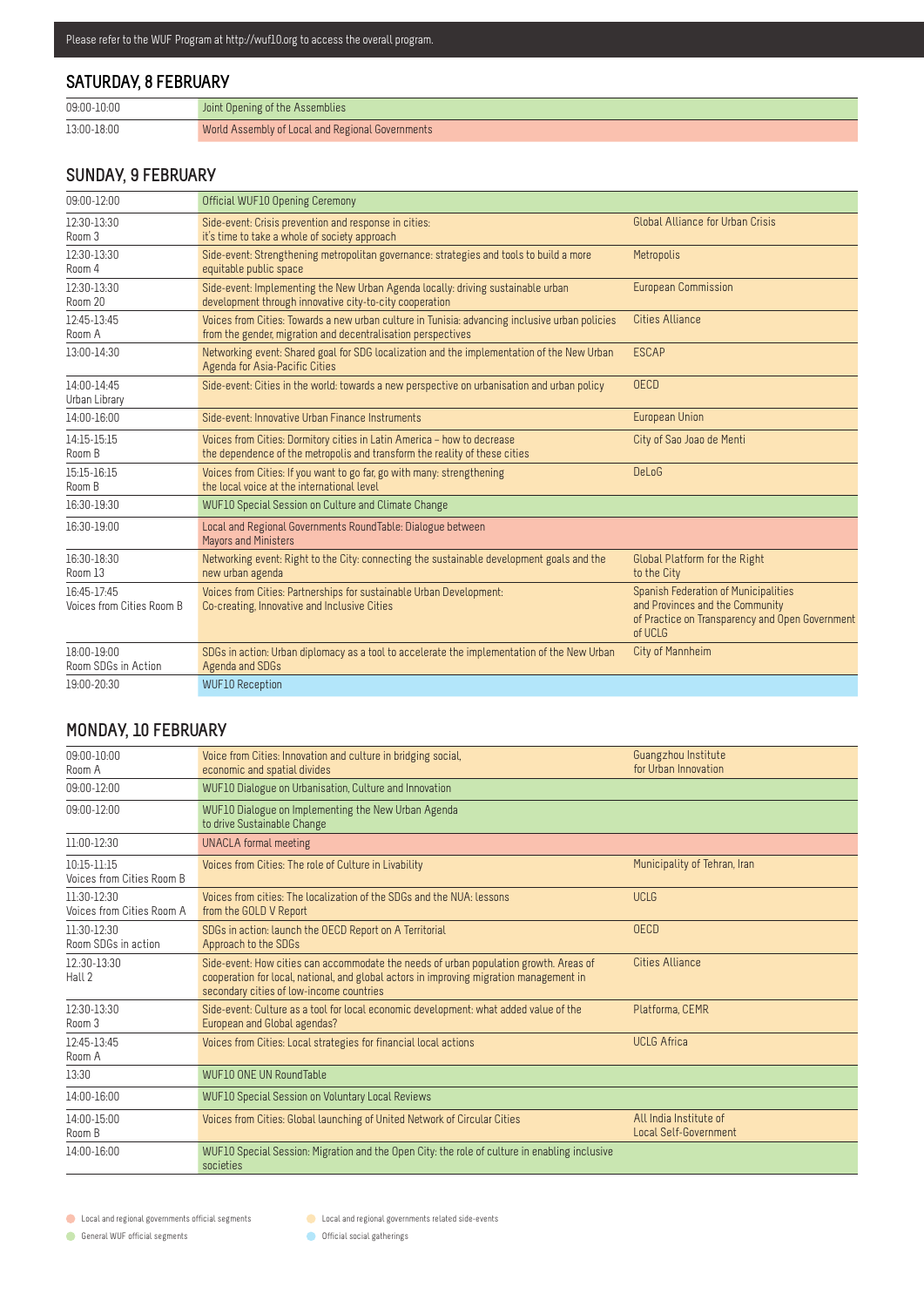| 14:00-16:00<br>Room 19 | Networking Event: Culture 2030 goal: strengthening the global platform<br>on culture and the SDGs            | <b>UCLG Committee on Culture</b>                                                                               |
|------------------------|--------------------------------------------------------------------------------------------------------------|----------------------------------------------------------------------------------------------------------------|
| 16:30-19:00            | WUF10 Persons with Disabilities Roundtable                                                                   |                                                                                                                |
| 16:30-18:30<br>Room 17 | Networking Event: Participatory practices and the right to the city<br>at the core of urban innovation       | <b>OIDP</b>                                                                                                    |
| 16:30-18:30            | Networking Event: Seminar on Belt and Road Sustainable Urban Development Cooperation                         | China Center for Urban Development (CCUD)/<br>Chinese Society for Sustainable Development<br>(CO-LED by ICLEI) |
| 16:30-18:30<br>Room 8  | Networking Event: Global dialogue and local participation: innovative ideas for an active<br>habitat process | City of Dortmund                                                                                               |

#### **TUESDAY, 11 FEBRUARY**

| $09:00 - 10:00$<br>Voices from Cities Room B | Voices from Cities: The World Observatory on Subnational Government Finance and Investment                                                                                                   | <b>UCLG</b>                                           |
|----------------------------------------------|----------------------------------------------------------------------------------------------------------------------------------------------------------------------------------------------|-------------------------------------------------------|
| $10:15-11:15$<br>Voices from Cities Room B   | Voices from Cities: the International Municipal Investment Fund (IMIF): Facilitating Cities<br><b>Access to Capital Markets</b>                                                              | <b>UCLG</b>                                           |
| 12:30-13:30<br>Room 15                       | Side-event: Nature-based solutions at city level                                                                                                                                             | City of Madrid                                        |
| 12:45-13:45                                  | Side-event: Mayors-Architects Dialogue                                                                                                                                                       |                                                       |
| 12:30-13:30<br>Room 5                        | Side-event: How secondary cities can manage mitigation to promote<br>growth? Culture and innovation as key drivers                                                                           | <b>Cities Alliance</b>                                |
| 14:00-16:00                                  | WUF10 Special Session on Local 2030 - A global network to localize<br>Agenda 2030                                                                                                            |                                                       |
| 14:00-16:00<br>Room 20                       | Networking event: Join us! VLR cities and regions networking<br>& matchmaking event                                                                                                          | <b>UCLG ASPAC</b>                                     |
| 14:00-15:00<br>Room B                        | Voices from Cities: Local governments and decentralisation - a commitment to leveraging on<br>the culture of citizens to deliver transformative change: sharing knowledge and best practises | National Association of Local Governments of<br>Ghana |
| 15:15-16:15<br>Voices from Cities Room A     | Voices from Cities: Role of REFELA- UCLG Africa in the successful implementation of<br>sustainable development objectives (SDOs).                                                            | <b>REFELA</b>                                         |
| 16:30-18:00                                  | WUF10 Special Session on Launching Platform on the implementation<br>of the New Urban Agenda                                                                                                 |                                                       |
| 16:30-18:30                                  | Networking event: Intermediary cities and heritage                                                                                                                                           | Moroccan Ministry of Urban Affairs                    |
| 17:30-18:30                                  | Side-event: SDGS as a tool for participation and engagement for the future. The importance of<br><b>Youth</b>                                                                                | Ministry of Urban Affairs of Norway                   |

#### **WEDNESDAY, 12 FEBRUARY**

| 09:00                        | Training event: Integrating and Localising Global Sustainability Agenda through Voluntary<br>Local Reviews in cities                                                                                                     | Institute for Global Environmental Strategies/Co-<br>organised by ICLEI                                       |
|------------------------------|--------------------------------------------------------------------------------------------------------------------------------------------------------------------------------------------------------------------------|---------------------------------------------------------------------------------------------------------------|
| 11:00                        | Urban library: Achieving the Global Urban Research and Action Agenda: Co-sponsored by<br><b>UCCRN</b> and the Global Covenant of Mayors                                                                                  | <b>UCCRN - NASA Goddard Institute for Space</b><br>Studies/Columbia UniversityCo-organised by<br><b>ICLEI</b> |
| 12:00-13:30<br>Room 15       | Launch Event: Flagship Programme on "Inclusive, vibrant Neighbourhoods and Communities"                                                                                                                                  | UN-Habitat                                                                                                    |
| 12:30-13:30                  | Side-Event: 'Citywide Inclusive Sanitation, a Comprehensive and Integrated, Public Service<br>Approach to Achieve SDGs: The inextricable link of SDG 6 and SDG 11 driving the 2030 agenda<br>of sustainable development' | Bill and Melinda Gates Foundation, USA and UCLG<br>ASPAC                                                      |
| 12:00-13:30<br>all 2, Room 8 | Side-Event: A Finance Alliance to project preparation: How to transform ideas into bankable<br>projects                                                                                                                  | Cities Climate Finance Leadership Alliance                                                                    |
| 14:00-16:00<br>Room 15       | Networking event: Integrating climate change adaptation into participatory budgeting<br>practices                                                                                                                        | <b>OIDP</b>                                                                                                   |
| 14:00-16:00                  | Networking event: Building global innovation platforms: regionally adapted expressions of the<br>successful Urban Housing Practitioners Hub                                                                              | Habitat for Humanity International                                                                            |
| 14:00-16:00                  | <b>WUF10 Special Session on Housing</b>                                                                                                                                                                                  |                                                                                                               |
| 16:30-18:30<br>Room 20       | Networking Event: Land-use and regeneration policies to tackle<br>climate change                                                                                                                                         | Climate Chance                                                                                                |
| 16:30-18:30                  | Networking event: Innovative governance for low-emission, climate resilient cities                                                                                                                                       | <b>ICLEI</b>                                                                                                  |
| 16:30-17:30                  | Side-event: Achieving SDG11 and the NUA with Participatory Budgeting                                                                                                                                                     | University College London                                                                                     |
| 16:30-18:30<br>Room 11       | Networking event: Innovative governance for low carbon climate<br>resilient cities                                                                                                                                       | <b>ICLEI</b>                                                                                                  |
| 16:30-18:30                  | Meeting of the World Urban Campaign                                                                                                                                                                                      |                                                                                                               |
| 17:45-18:45                  | Voices from Cities: Cities With Nature: a global platform for urban nature as a pathway to<br>showcase initiatives such as the Living Melbourne: our metropolitan urban forest strategy                                  | <b>ICLEI</b>                                                                                                  |

#### **THURSDAY, 13 FEBRUARY**